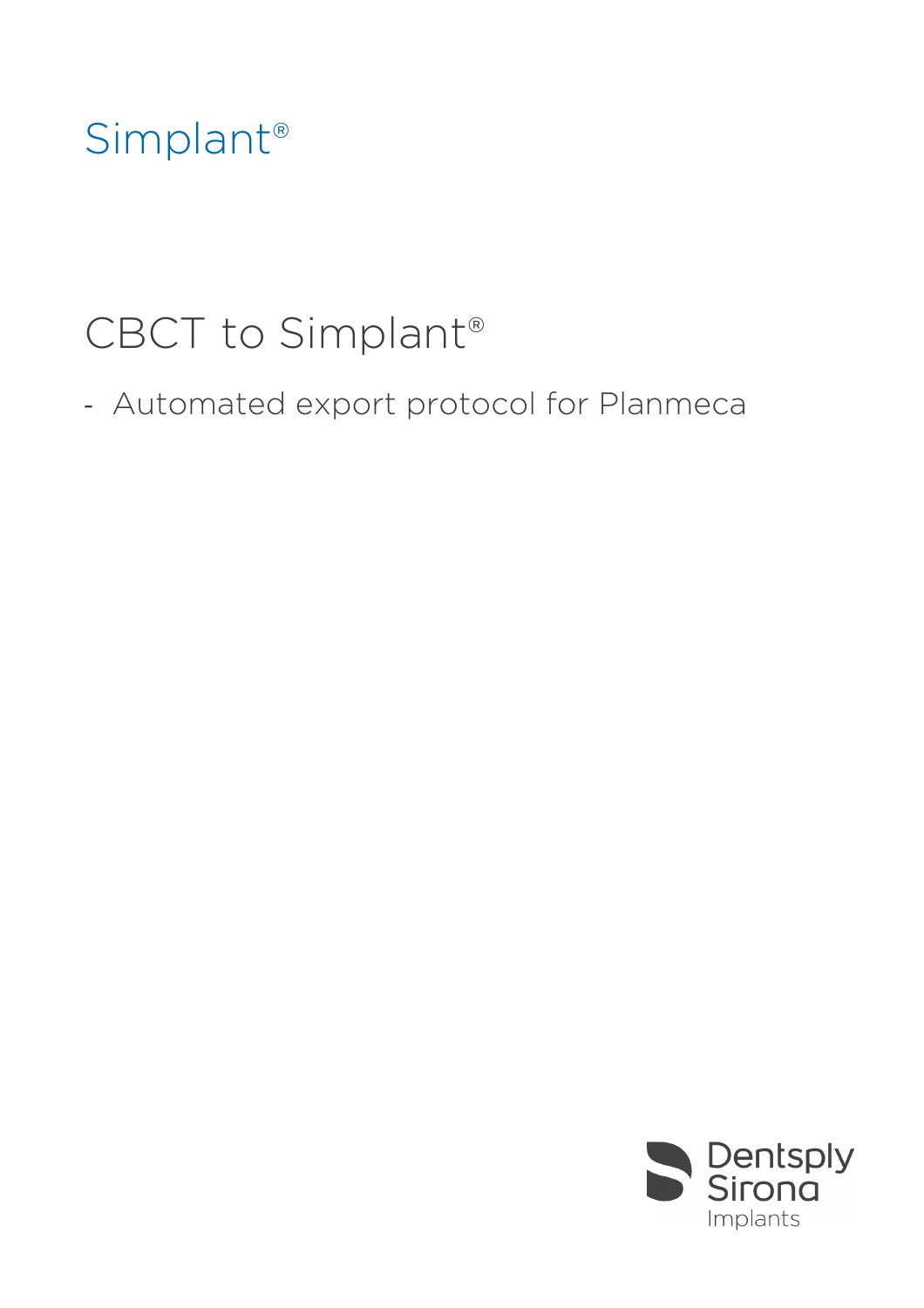This protocol gives a detailed description of the steps to be followed for Romexis 3D quick launch to Simplant. This protocol aims at an optimal visualization of your images in Simplant but does not guarantee easy segmentation.

## Part 1: Romexis software

- 1. Go to Romexis Admin Module, External Applications, and configure a 3D Imaging Application by pressing SELECT (3D Imaging Application).
- 2. In Select Application dialog, press ADD to add a new application definition.

| <b>Select Application </b>                                                      |  |
|---------------------------------------------------------------------------------|--|
| SimPlant Pro, "C:\Program Files\Materialise\SimPlant Pro 12.0\SimPlant Pro.exe" |  |
|                                                                                 |  |
|                                                                                 |  |
|                                                                                 |  |
|                                                                                 |  |
|                                                                                 |  |
|                                                                                 |  |
|                                                                                 |  |
| Edit<br>Cancel<br>Add<br><b>Delete</b><br>OK                                    |  |

3. In Add Application Definition dialog, BROWSE the path to Simplant Pro, and CHANGE the Command Line text field to: -sf %O.

|                     | <b>Update Application definition</b>                                   |          |
|---------------------|------------------------------------------------------------------------|----------|
|                     | Path "C:\Program Files\Materialise\SimPlant Pro 12.0\SimPlant Pro.exe" | $\cdots$ |
|                     | Name SimPlant Pro                                                      |          |
| Command Line -st %0 |                                                                        | Add Item |
|                     | OK<br>Cancel                                                           |          |

Finally, press OK to return to the Romexis Admin Module.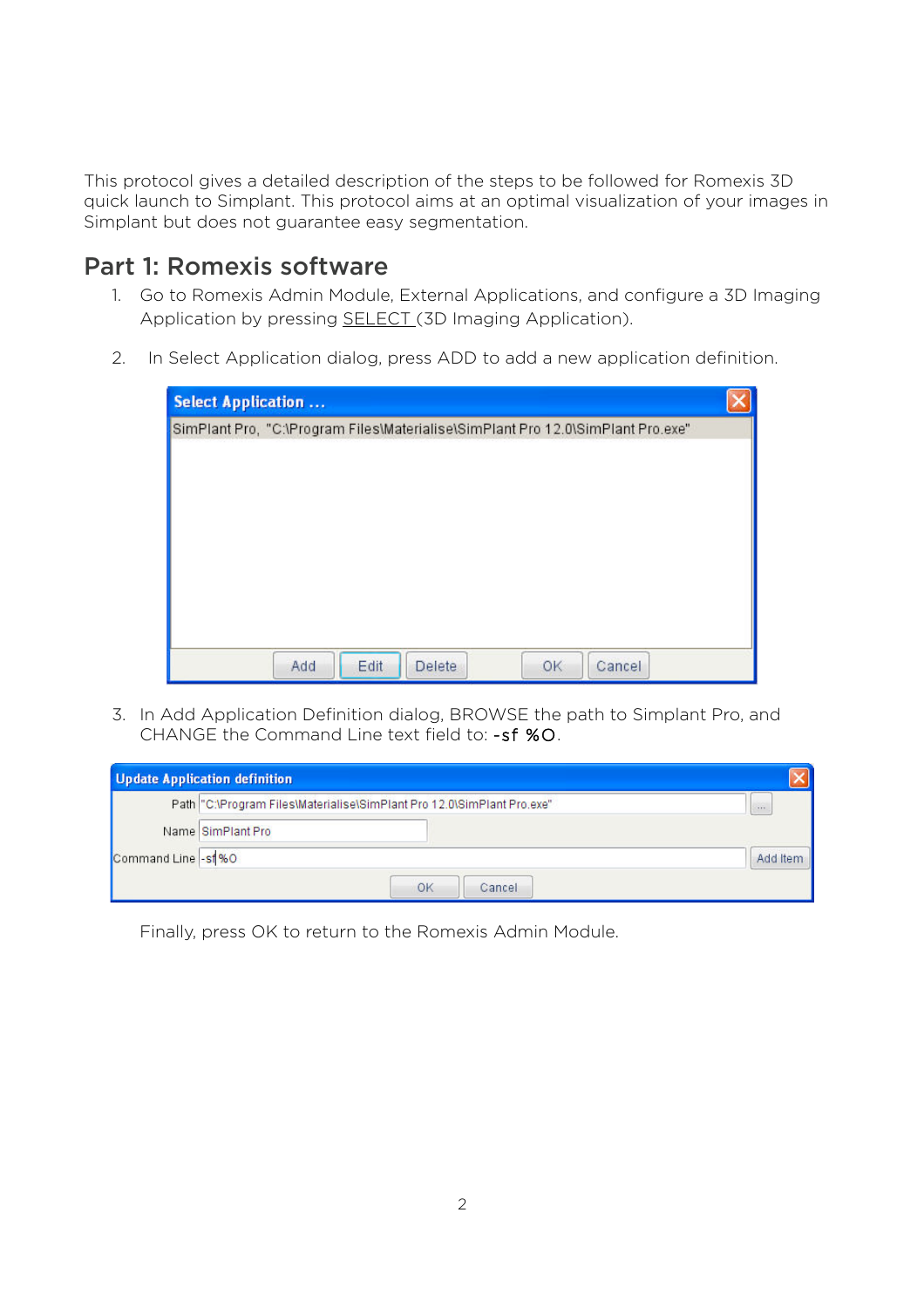4. Fill out "1" in the 3D binning field

| <b>External Applications</b>        |        |
|-------------------------------------|--------|
| 2D Imaging Application              | Select |
| 3D Imaging Application SimPlant Pro | Select |
| 3D Binning (1-3) 1                  |        |

- 5. Click the "Save" button to store the configuration
- 6. Go to the Romexis Patient Module and OPEN A PATIENT. Go to Romexis 3D Module and OPEN A 3D IMAGE.
- 7. To open the 3D image in Simplant, press LAUNCH button in the 3D MODULE and the image opens in Simplant automatically.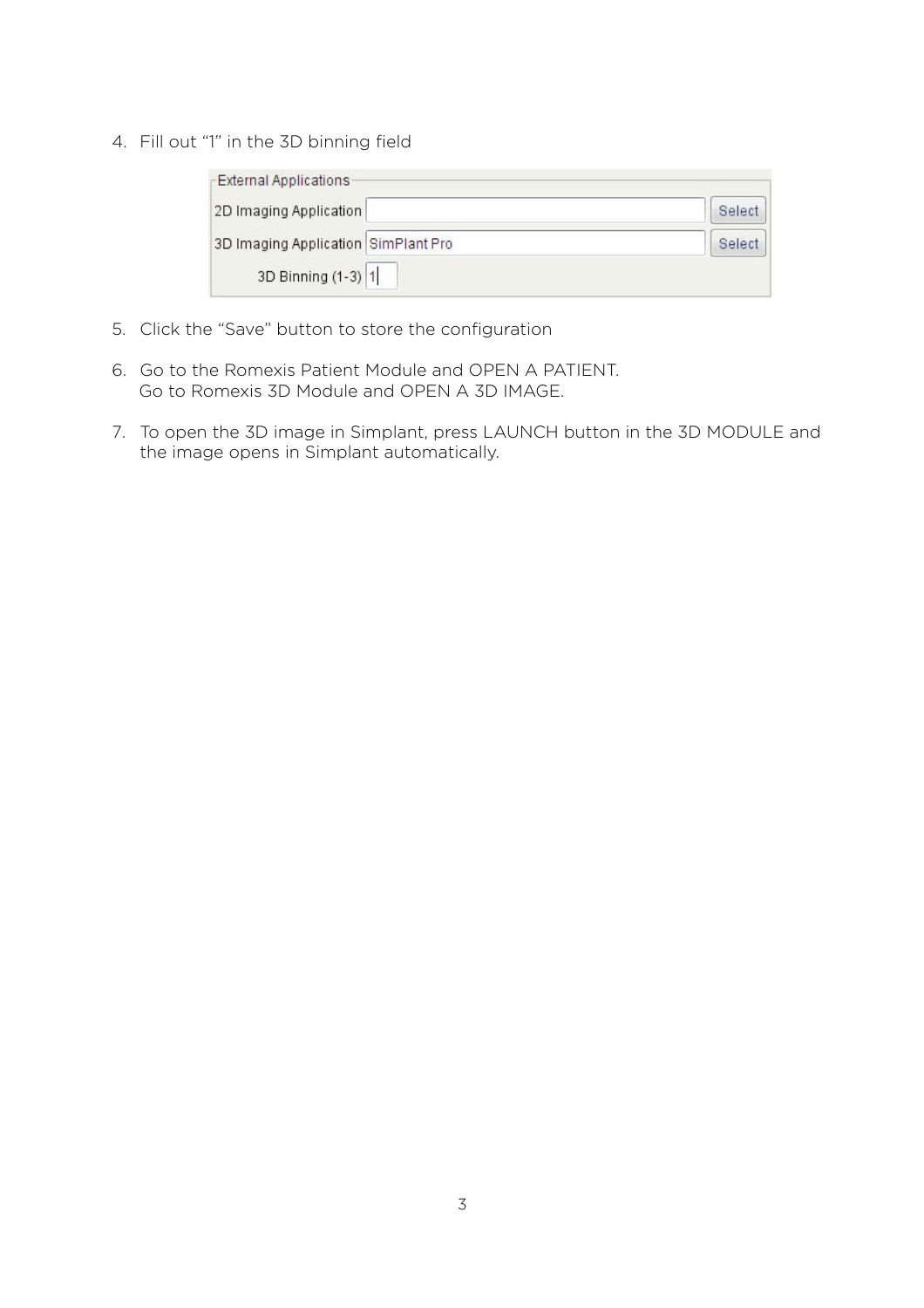## Part 2: Simplant® software

1. When Simplant opens, an Image Selector dialog is prompted to the user. In this dialog, the user selects the corresponding anatomy of the images, and selects the required images for importing.

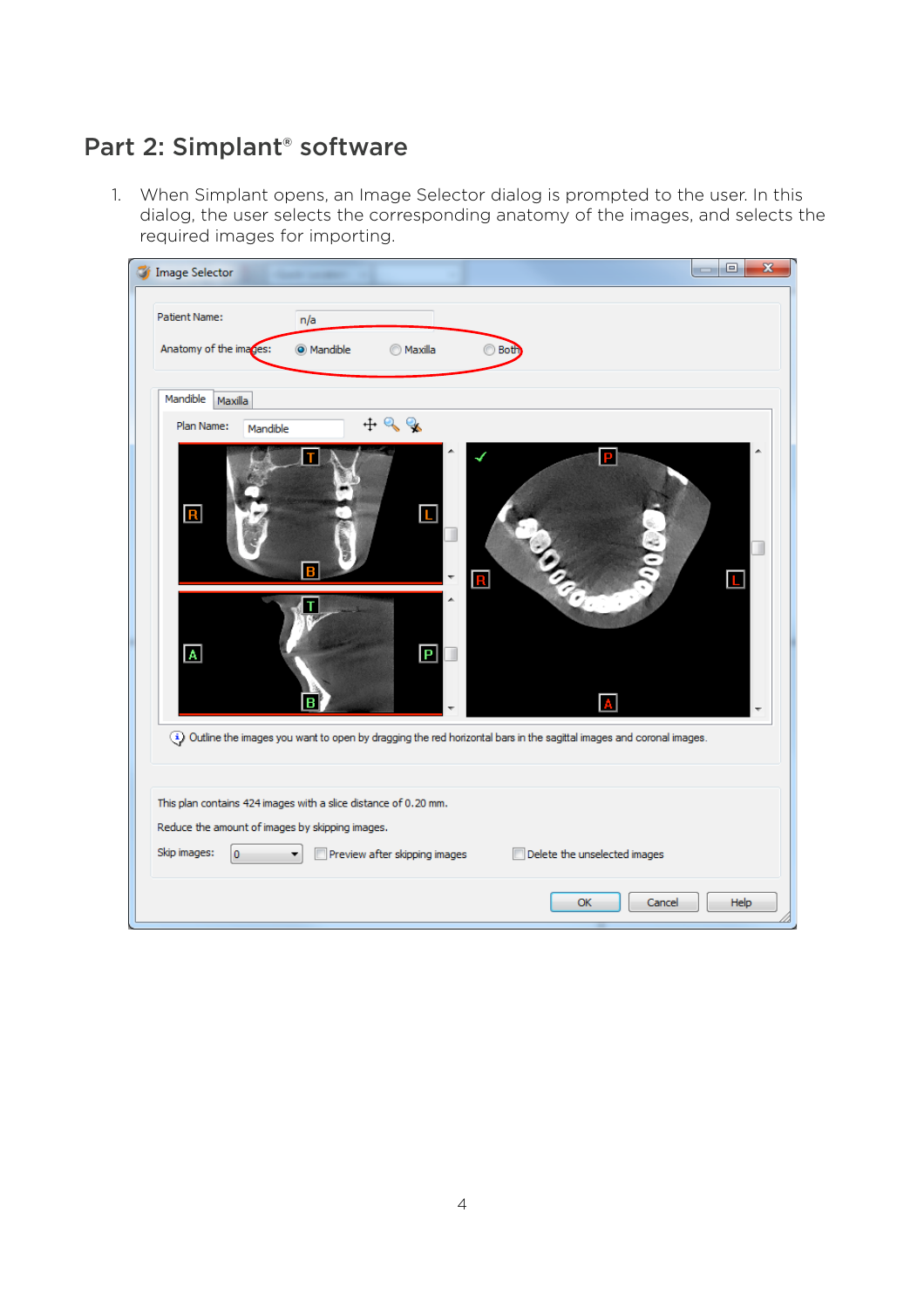If one or more orientation parameters were not exported, review if the orientation that was set is correct. The orientation can be adjusted by selecting the correct orientation parameter in the dropdown (1).

| <b>Image Selector</b>                                                                                                                     |                                                |                               | $\mathbf{x}$<br>▣                                              |
|-------------------------------------------------------------------------------------------------------------------------------------------|------------------------------------------------|-------------------------------|----------------------------------------------------------------|
| <b>Patient Name:</b><br>Anatomy of the images:                                                                                            | n/a<br>@ Mandible                              | <b>Maxilla</b>                | ◯ Both                                                         |
| Mandible<br>Maxilla                                                                                                                       |                                                |                               |                                                                |
| Plan Name:<br>Mandible<br>$\overline{\mathbf{R}}$                                                                                         | П<br>B                                         | $+99$<br>П                    | P<br>$\mathbf{R}$<br>L                                         |
| $\mathbf{A}$                                                                                                                              | Anterior<br>Posterior<br>Top<br>Bottom<br>Left |                               | A                                                              |
| Outline the images you w                                                                                                                  | Right                                          |                               | red horizontal bars in the sagittal images and coronal images. |
| This plan contains 247 images with a slice distance of 0.20 mm.<br>Reduce the amount of images by skipping images.<br>Skip images:<br>lo. | ▼                                              | Preview after skipping images | Delete the unselected images                                   |
|                                                                                                                                           |                                                |                               | Help<br>OK<br>Cancel                                           |